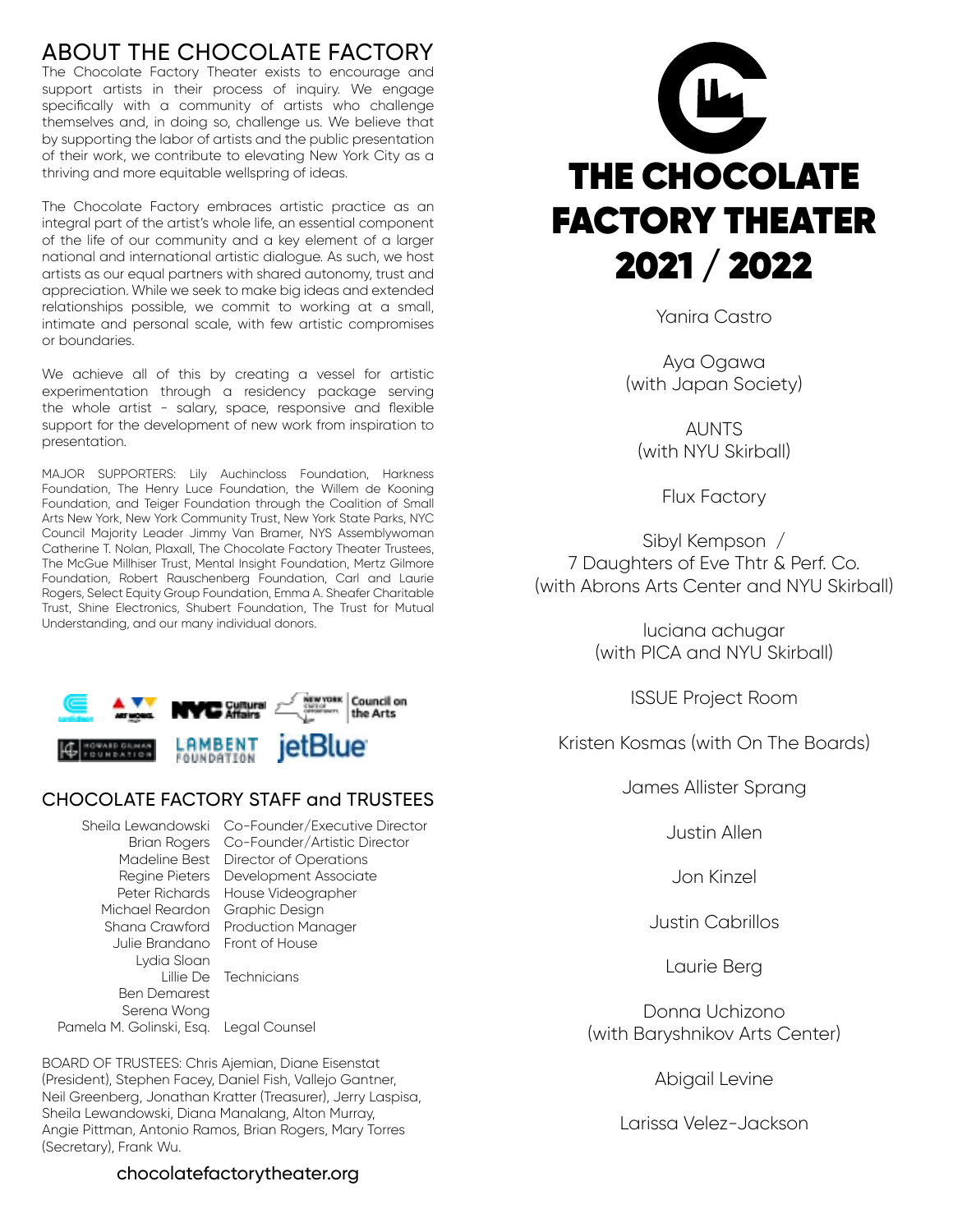

#### THE CHOCOLATE FACTORY THEATER PRESENTS

## Larissa Velez-Jackson Protecting Complexity with the Star Pû Method

## June 22-25, 2022

Creator/Artistic Director/Performer: Larissa Velez-Jackson. Choreographic collaborators/Performers: Angie Pittman and Mary Read. Lighting designer: Madeline Best. Sound designer: Larissa Velez-Jackson. Costume stylist: Marie Rao. Production manager: LD DeArmon.

The Star Pû Method is a dance-theater technique and a corresponding theater work created by Larissa Velez-Jackson in 2012, originally known as the Star Crap Method. It is a technique in which a small ensemble of dancers improvises a work together—replete with song, text, movement, sculptural elements and digital sound by peeling away all of the layers of the moment of performance. These layers consist of the dancers' felt experience, emotional landscape, hxstory (personal and their formal training) and what can be experienced in the room together with the audience. An important factor in the Star Pû Method is the allowance of failure, anticlimax and human ordinariness as the foreground for creative expression, on equal ground with the dancer's exceptional stage skill. With healing as a core facet through movement, breath, communal connection and vocal sound, LVJ asks whether the performance encounter provides a space that makes healing actually possible. With an openness to the lessons accrued by failure, the Star Pû Method makes any attempt at healing and connection a form of blessing.

Commissioned and Presented by The Chocolate Factory Theater. Final development at The Yard in 2022. Supported by Princeton University's Lewis Center for the Arts' Caroline Hearst Choreographer-In-Residence Program, a Foundation for Contemporary Arts Emergency Grant, a Mertz Gilmore Late Stage Production Stipend and a NYSCA Individual Artist Commission. Also supported by Dance/ NYC's DISABILITY. DANCE. ARTISTRY. RESIDENCY Program, made possible by the Craig H. Nielsen Foundation, The Ford Foundation, The New York City Department of Cultural Affairs, CreateNYC Disability Forward Fund, and The Shelly & Donald Rubin Foundation.

Larissa Velez-Jackson (Artistic Director/Dancer/Sound Designer) (LVJ) is a choreographer, interdisciplinary artist, performer and teacher who uses improvisation as a main tool for research and creation. Called "an adroit physical comedian" who "seems to be questioning entrenched conventions of contemporary performance" by The New York Times, LVJ creates works that grant audiences a gentle entry into contemporary art's critical and political discourse. LVJ was named a Caroline Hearst Choreographic Fellow at Princeton University 2021-2022. In 2011, she launched an experimental song-and-dance collaboration with her husband, Jon Velez-Jackson, called Yackez, "The World's Most Loveable Musical Duo." Yackez presented their two-act world premiere at New York Live Arts in March 2017, entitled "Give It To You Stage," a year after LVJ received the prestigious Foundation for Contemporary Arts, Grant to Artists Award. In 2016, LVJ was also nominated for "Outstanding Emerging Choreographer" by the New York Dance and Performance "Bessie" awards. She is the Artistic Director of her project-based company, LVJ Performance Co. A Boricua-American originally from Newark, New Jersey, and a recent cancer survivor, LVJ is committed to the healing and transformative potential of art and integrated body/ mind practice.

Angie Pittman (Dancer/Company member) is a New York-based dancer-choreographer. Angie's work resides in a space that investigates how the body moves through ballad, groove, sparkle, spirit, spirituals, ancestry, vulnerability, and power. Her work has been performed at The Kitchen, Gibney Dance, BAAD!, Movement Research at Judson Church, Triskelion Arts, STooPS, The Domestic Performance Agency, The KnockDown Center, The Invisible Dog(Catch 73), The Chocolate Factory, Danspace Project, and Roulette. Angie has had the pleasure of being able to create collaboratively with A Sef, Jasmine Hearn, Jonathan Gonzalez, Athena Kokoronis, and Anita Mullin. She holds a MFA in Dance and Choreography from the University of Illinois at Urbana-Champaign with a graduate minor in African American Studies and is a certified Professional teacher of the Umfundalai technique. As a dancer, she has danced in work by Larissa Velez-Jackson, MBDance, Ralph Lemon, Tere O'Connor, Cynthia Oliver, Anna Sperber, Donna Uchizono Company, Jennifer Monson, Kim Brandt, Tess Dworman, Antonio Ramos, C Kemal Nance and many others.

**Mary Read** (Dancer/Company member) has a diverse educational background spanning dance, masked theater, psychoanalysis, social work and couples and family therapy. In addition to working with Larissa Velez-Jackson in both Star Pû Method and Yackez, Read has performed in works by Vanessa Anspaugh, Hilary Clark, Lily Gold, Natalie Greene, Molly Poerstel, Tere O'connor, Katy Pyle, Jen Rosenblit, Jacob Slominski, and enrico d wey.